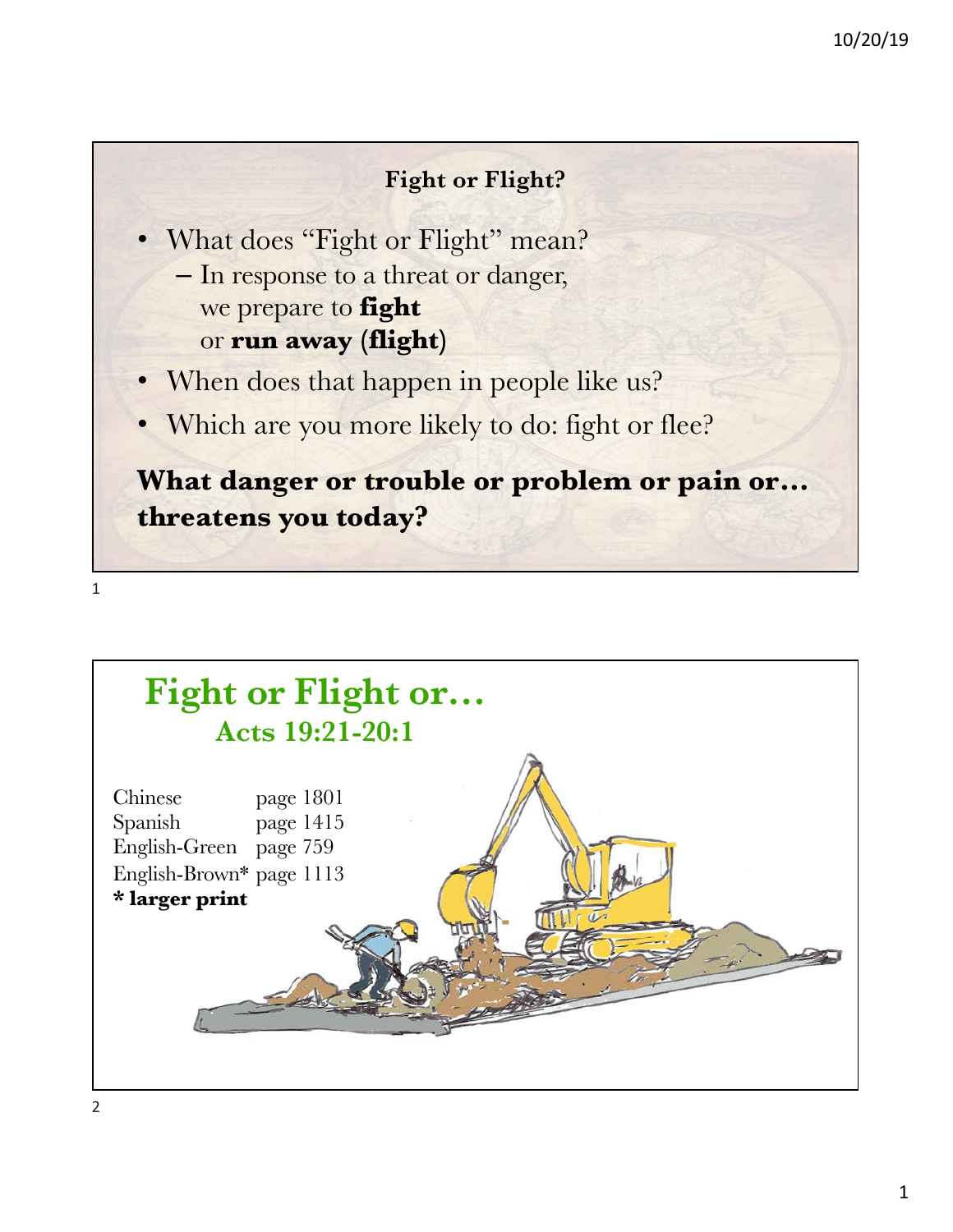### *From last week in Ephesus…*

Paul taught daily in the lecture hall of Tyrannus "for two years, so that **all the Jews and Greeks who lived in the province of Asia heard the word of the Lord**." *Acts 19:10*

• The Gospel went **WIDE** (many people)

"A number who had practiced sorcery brought their [magic] scrolls together and **burned them publicly**. When they calculated the value of the scrolls, the total came to fifty thousand [day's wages]. In this way the word of the Lord **spread widely** and **grew in power**." *Acts 19:19-20*

• The Gospel went **DEEP** (big changes in each person)

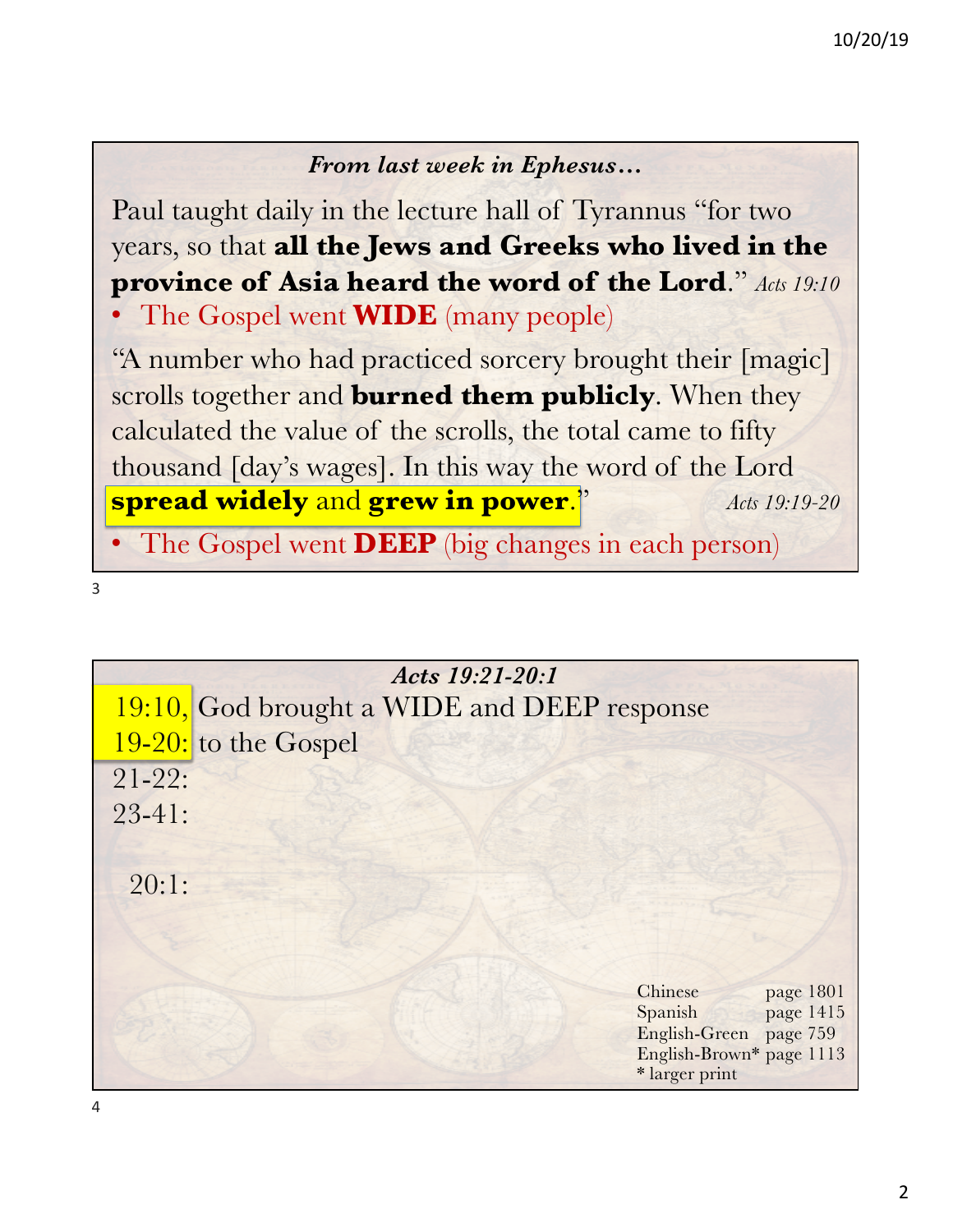

### *Acts 19:21-20:1*

10, God brought a WIDE and DEEP response 19-20: to the Gospel 21-22: Paul's ministry journeys were led by God 23-41:

20:1: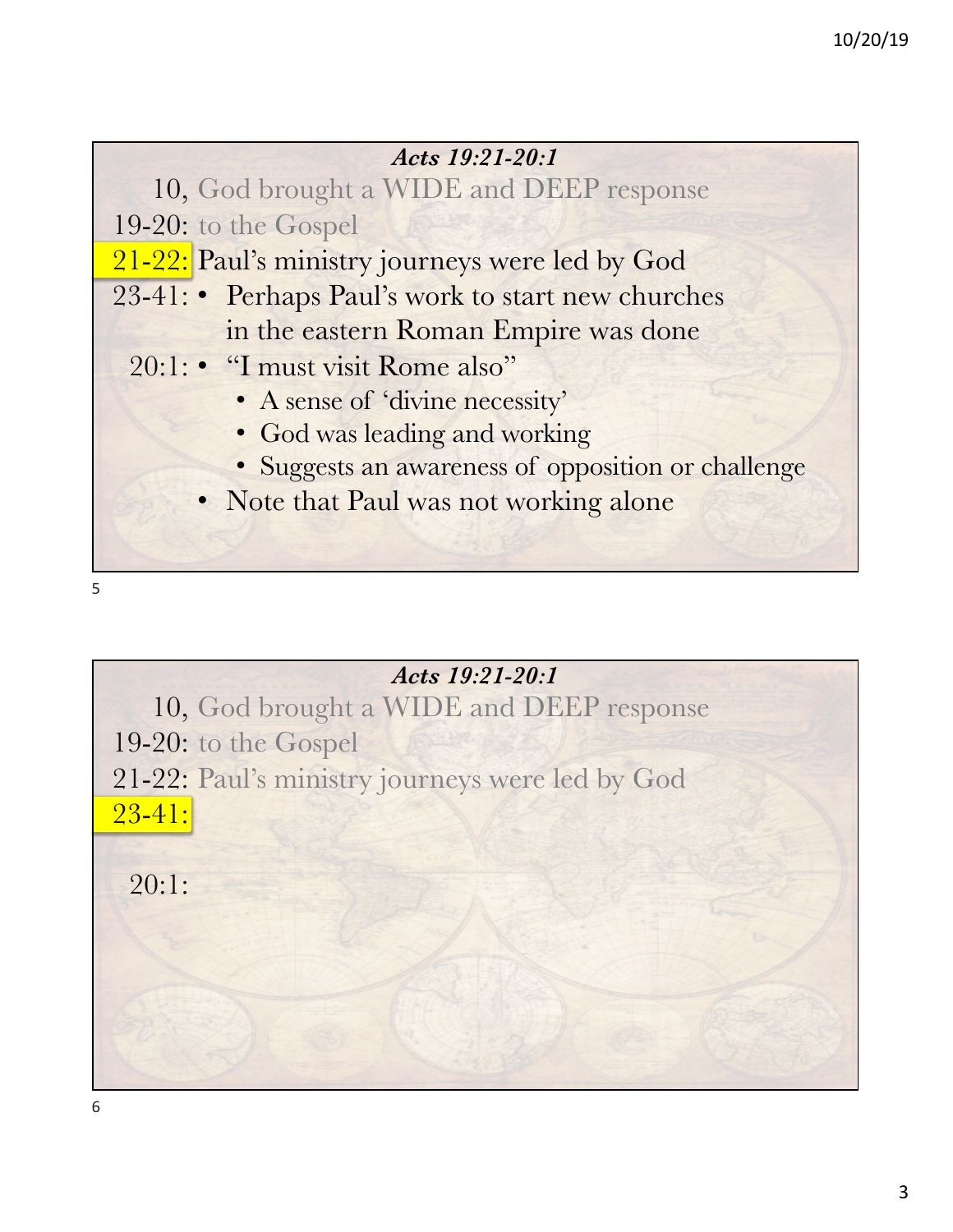## **Model of the Temple of Artemis**



Roughly… 130x69 meters 425x225 feet 127 marble columns 18m/60ft tall

By Zee Prime at cs.wikipedia, CC BY-SA 3.0, https://commons.wikimedia.org/w/index.php?curid=6347027

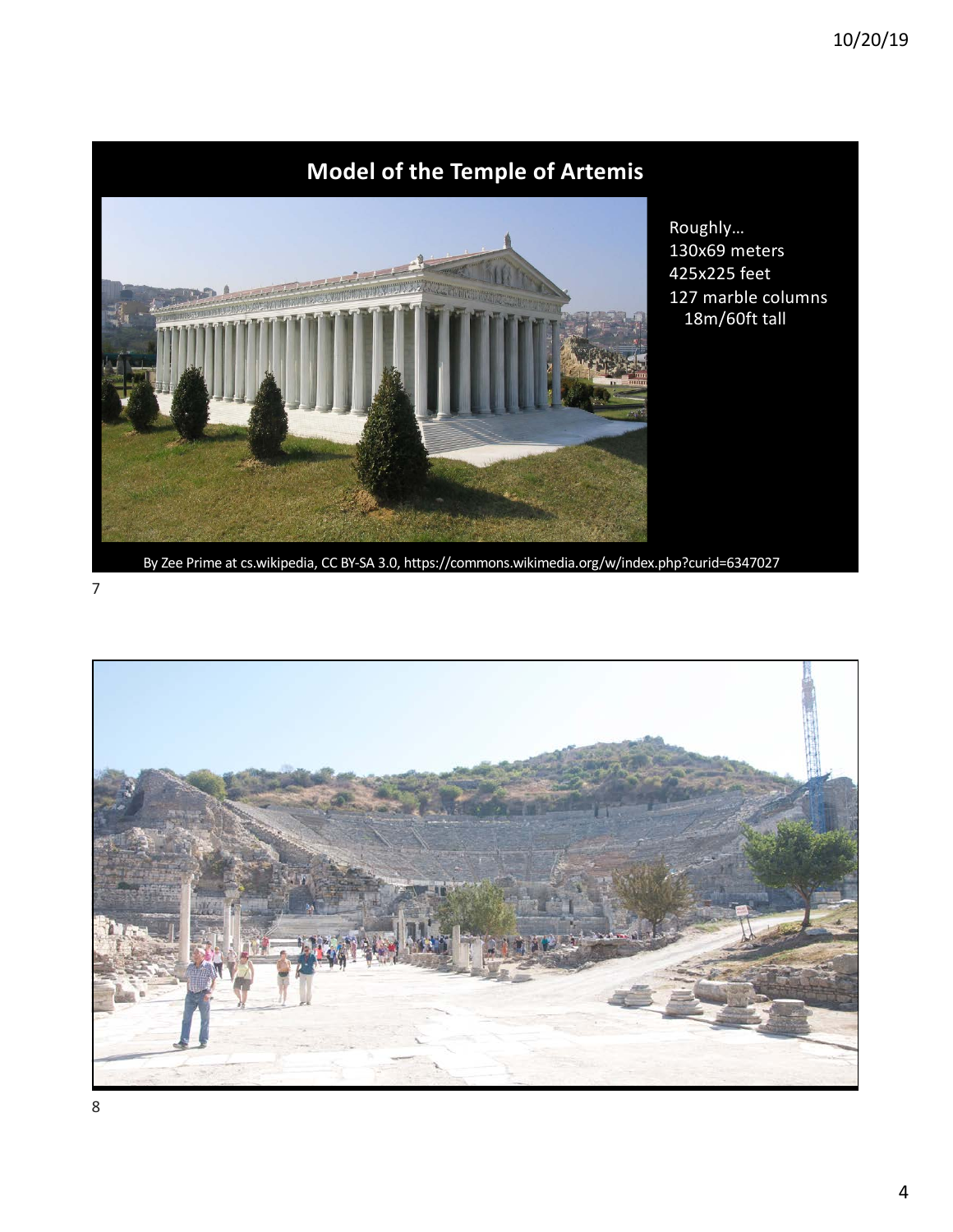

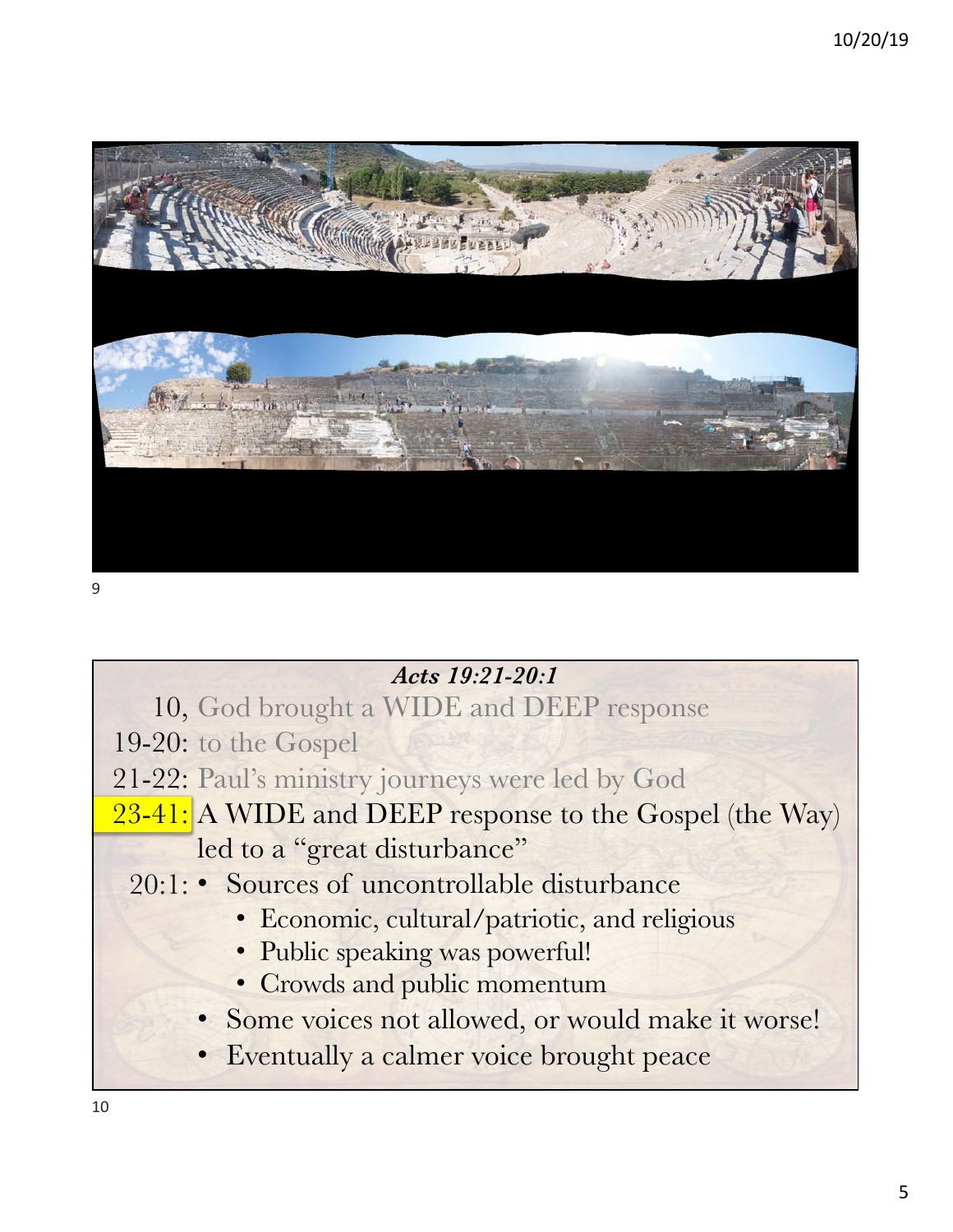A **DEEP** and **WIDE** response to the Gospel will lead to a great disturbance in any other system – Some industries may lose money – Some inflammatory rhetoric will lose its power – Many injustices will be corrected – Much systemic bias will begin to be corrected – Many unmet needs will be met  $\rightarrow$  through transformation of people, not structural changes  $\rightarrow$ Are we bold enough in our hopes for the Gospel?? **wide AND deep** – *And people who benefit in the current system are likely to be very unhappy with the change*

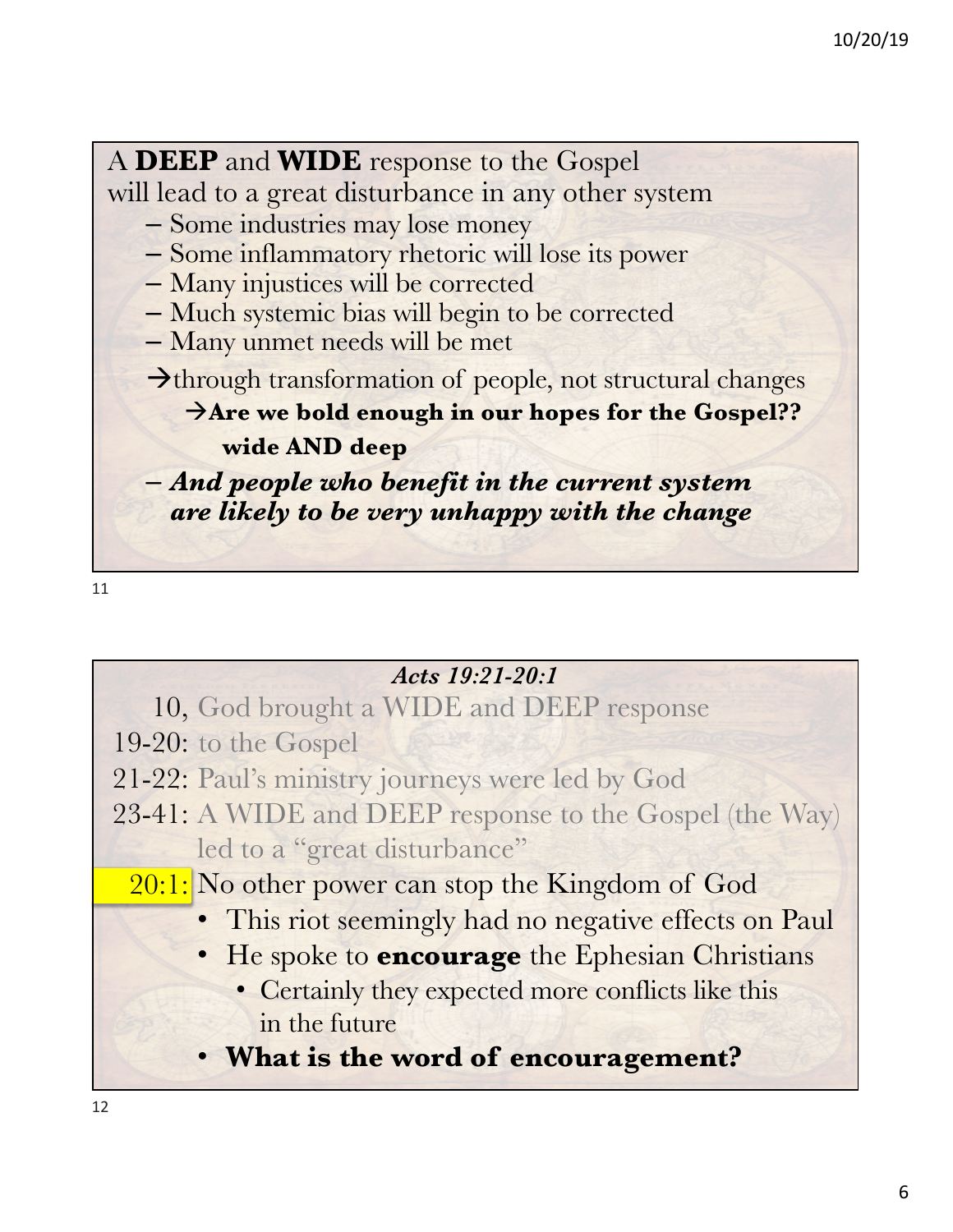### **The Big Idea**

While a deep and wide response to the Gospel may bring great chaos or trouble or opposition

God is greater still

and His Kingdom will still come with His peace and joy and goodness

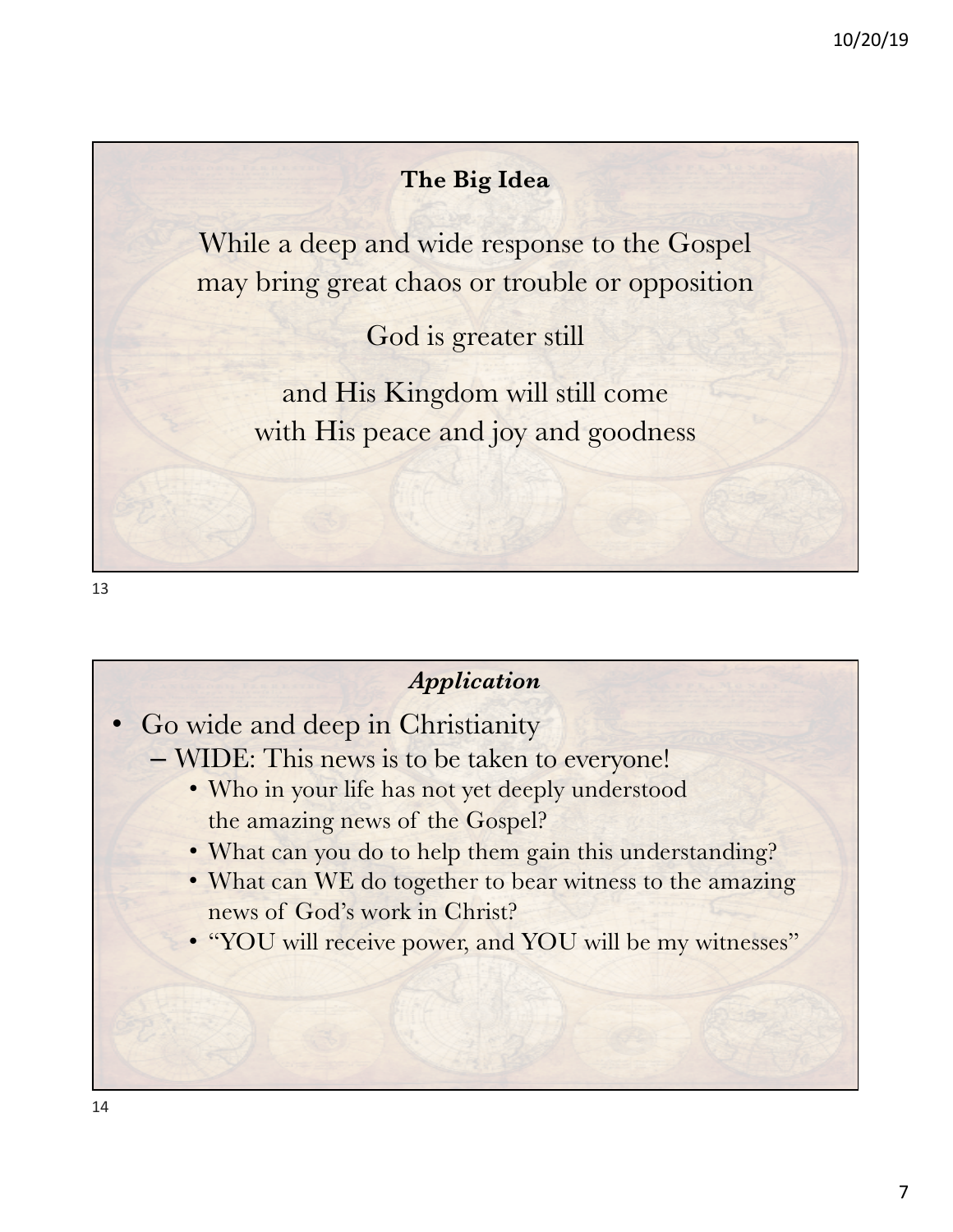#### *Application*

- Go wide and deep in Christianity
	- WIDE: This news is to be taken to everyone!
	- DEEP: This news should deeply affect each of us
		- What do we do with our money, our talents, our time?
		- In conflict, are we growing in peace, patience, kindness, love?
		- It is good to seek structural changes
		- Yet the first strategy of God is deep personal change by many
		- How can we help each other go DEEP in the Gospel?

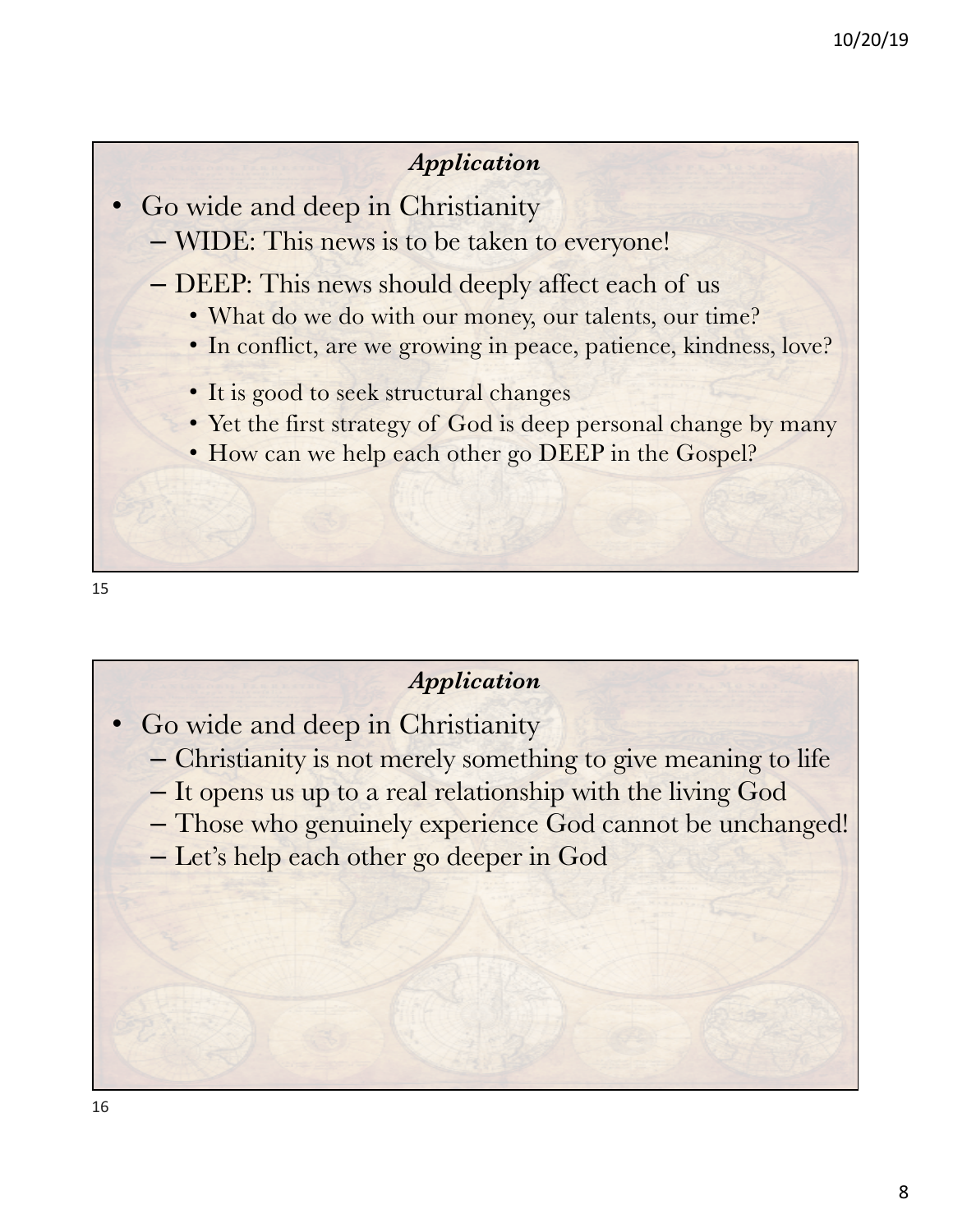#### *Application*

- Go wide and deep in Christianity
- Be strong in His mighty power
	- Great trouble is no need to panic
		- Jesus: "When they hurled their insults at him, he did not retaliate; when he suffered, he made no threats. Instead, **he entrusted himself to him who judges justly**." *1 Peter 2:23*
		- "So then, those who suffer according to God's will should **commit themselves to their faithful Creator and continue to do good."** *1 Peter 4:19*

– There is no need to fear: fight or flight

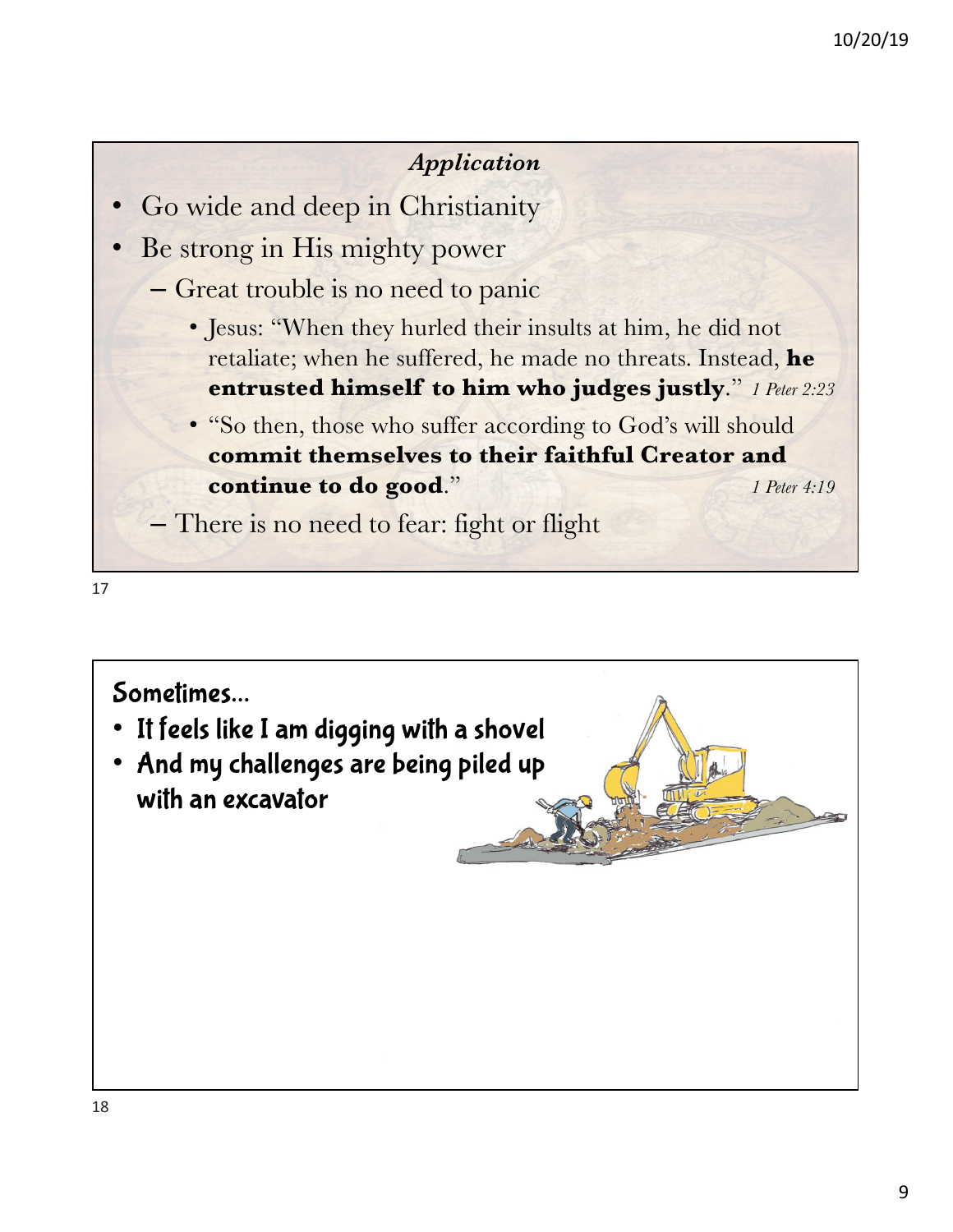

"Finally, **be strong in the Lord and in his mighty power**. Put on the full armor of God, so that you can take your stand against the devil's schemes. For our struggle is not against flesh and blood, but against the rulers, against the authorities, against the powers of this dark world and against the spiritual forces of evil in the heavenly realms. Therefore put on the full armor of God, so that when the day of evil comes, you may be able to **stand your ground**, and after you have done everything, **to stand**."

*Ephesians 5:10-13*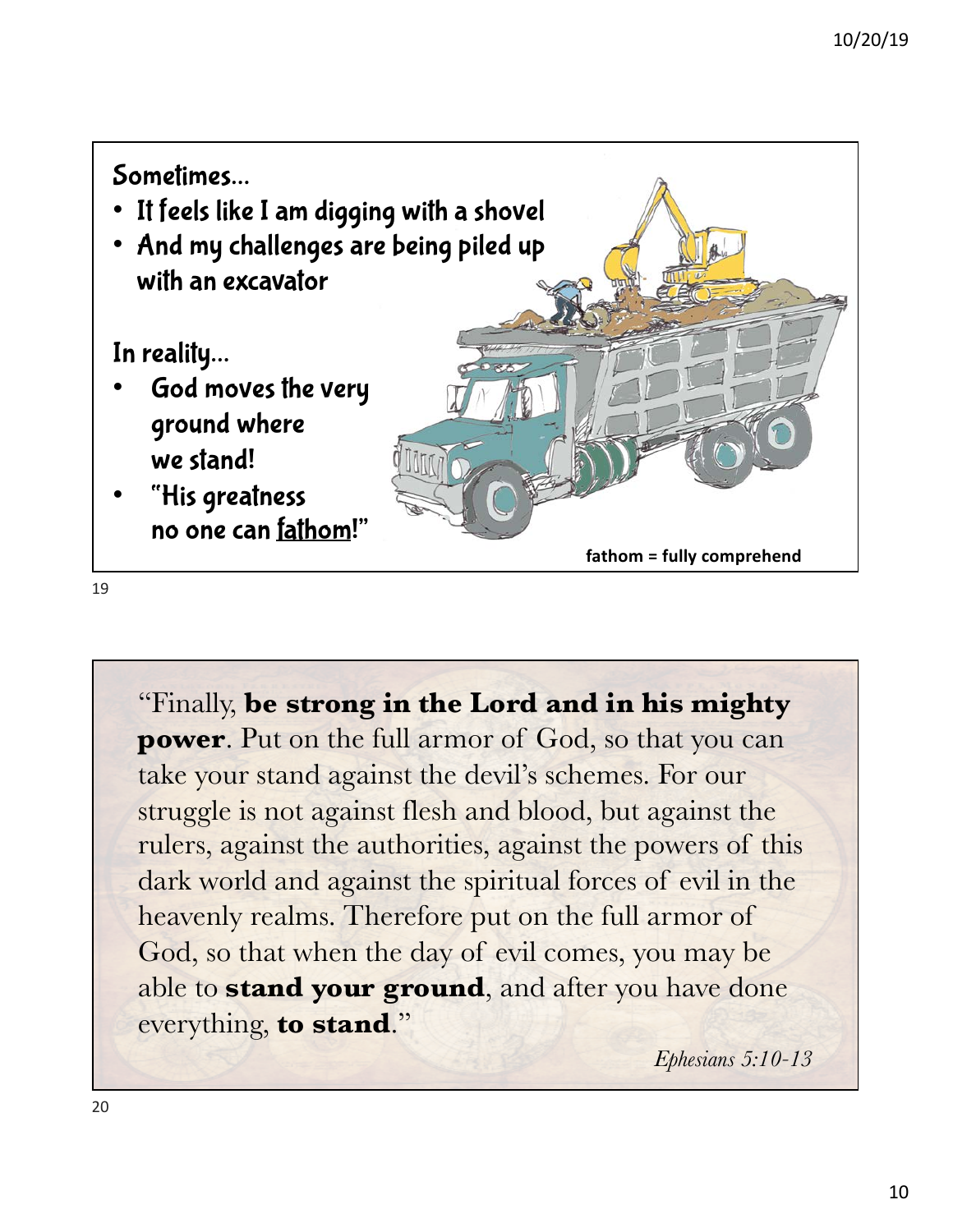#### *Application*

- Go wide and deep in Christianity
- Be strong in His mighty power
	- Great trouble is no need to panic
	- There is no need to fear: fight or flight
	- Instead…**Stand in God's power** and in God's ways
		- The **only secure and good place** to be is in God's will, no matter how problematic it looks
		- How often are our decisions guided by...
			- Fear? Fatalism? Insecurities? Lack of faith?

21

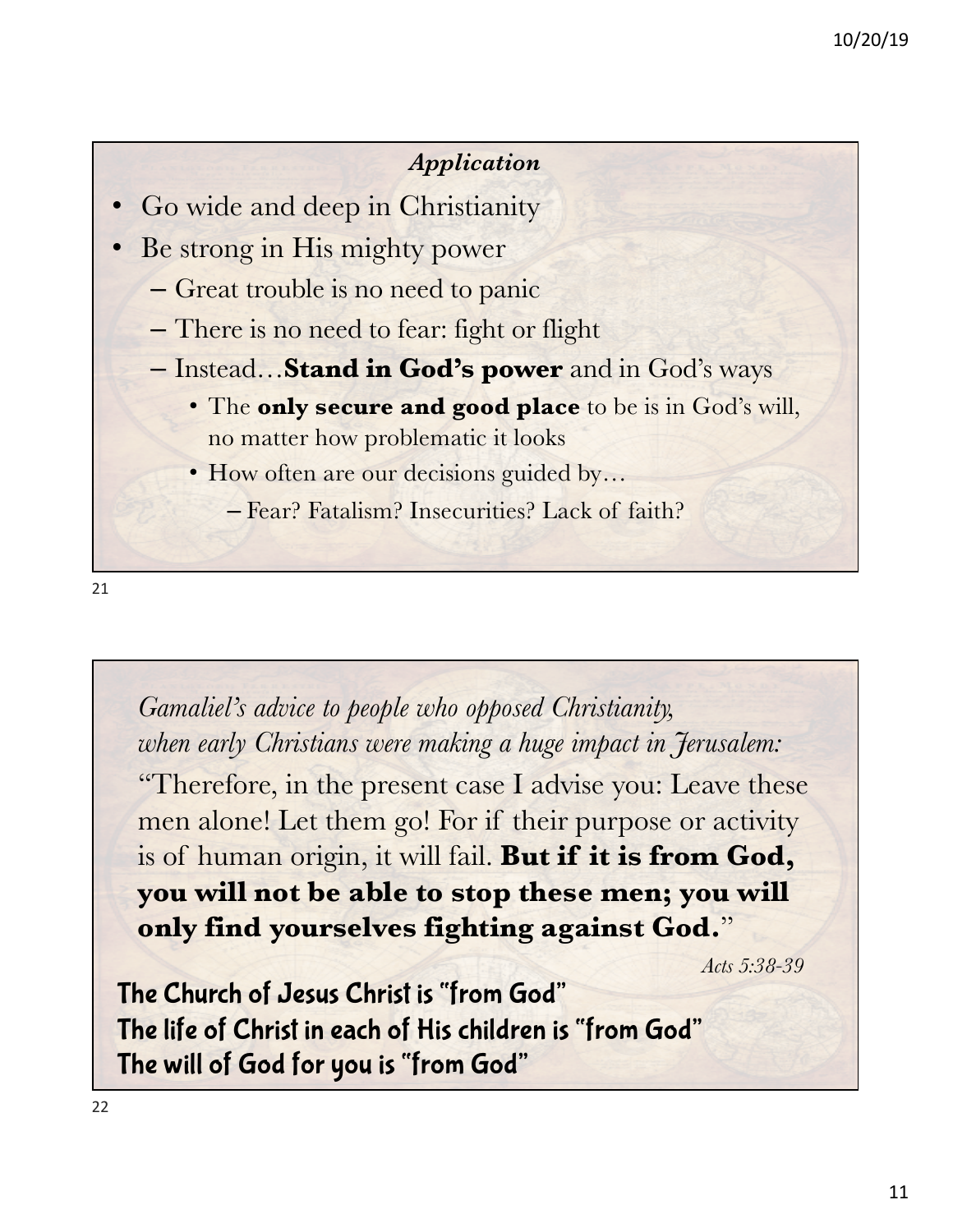